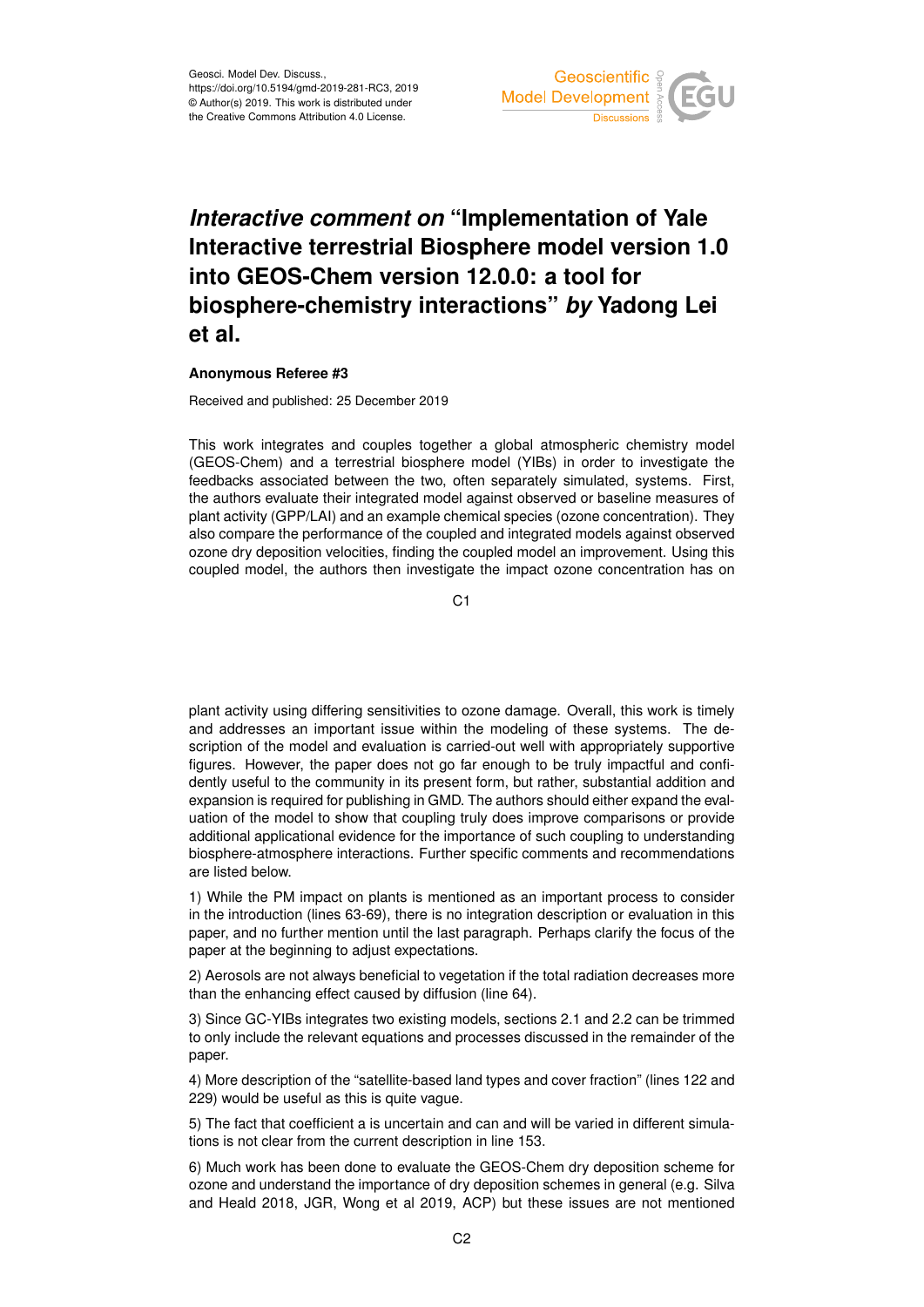here (neither sections 2.2 nor 4). Especially important to consider is lack of observations to truly constrain ozone dry deposition globally and the uncertainty over various timescales and in spatially heterogenous regions.

7) The title of section 2.5 should read "Evaluation data", as models are evaluated, not validated.

8) Why are only 9 sites used for the comparison of ozone dry deposition velocity (lines 266, 341-355, Table 2, Figure 8)? Many more data are available as in Silva and Heald 2018.

9) Further description of the limitations and errors of both the observed LAI and GPP product should be included (section 2.5), and clarification should be made that GPP is not observed (line 271).

10) How do the simulated GPP/LAI and ozone concentrations from offline GC-YIBs compare to those values from the original YIBs and GC, respectively? Are the original model configurations degraded or enhanced by the integration and use of a common land type and meteorological driver? Are the magnitudes of these changes similar to the noted improvements seen when the coupling is turned on?

11) Line 281 attributes the GPP bias to an underestimation in the benchmark GPP for tropical rainforest. Could the differences from using a different meteorology dataset instead be biasing the model (line 283)?

12) Compared to what other drivers (BVOC emissions changes?) are dry deposition velocities the dominant driver in the change in O3 (line 324)? Try testing the impacts of the changing other drivers, rather than relying only on consistent spatial patterns (line 323).

13) Given the small sample size and scattered data (Figure 8), the statistics cited for the comparison of dry deposition velocities in coupled GC-YIBs compared to offline GC-YIBs do not provide for high confidence that the model is truly improved with the

 $C<sub>3</sub>$ 

coupling of these systems (lines 341-355). A more robust analysis should be undertaken to account for the errors in both the observed and simulated values and present the confidence with which the model could be said to truly be improved.

14) The coupling of these systems for the assessment of ozone damages to vegetation is presented as a key motivation for this study, but the differences in damage between this coupled model and previous models are not discussed (mentioned only in line 372). The discussion should be expanded to explain the differences and highlight the advantages of coupling the systems in section 3.3.

15) Other studies including Lin et al, 2019 GBC for the GFDL models have also investigated the coupled biosphere and atmosphere in similar ways with regards to ozone and are worth discussion in addition to the CESM work. If the ozone dry deposition is the chief application of the model so far, more clarity should be made in the discussion of the uncertainties that already exist in simulating dry deposition globally.

16) One way to justify the slow model speed (line 420) for the modest model improvements shown through coupling would be to expand upon the usefulness of the applications only so far mentioned in lines 428-444.

17) While supported in part at Harvard, GEOS-Chem is developed and maintained by a global community of atmospheric chemists, not one group (line 449), and should be acknowledged as such.

18) Minor grammatical issues are present throughout, especially omission of articles before nouns. (example, line 48 "from terrestrial biosphere").

Papers cited: Lin et al., Sensitivity of Ozone Dry Deposition to EcosystemâĂŘAtmosphere Interactions: A Critical Appraisal of Observations and Simulations, https://doi.org/10.1029/2018GB006157, (2019). Silva and Heald, Investigating Dry Deposition of Ozone to Vegetation, https://doi.org/10.1002/2017JD027278, (2018). Wong et al., Importance of dry deposition parameterization choice in global simulations of